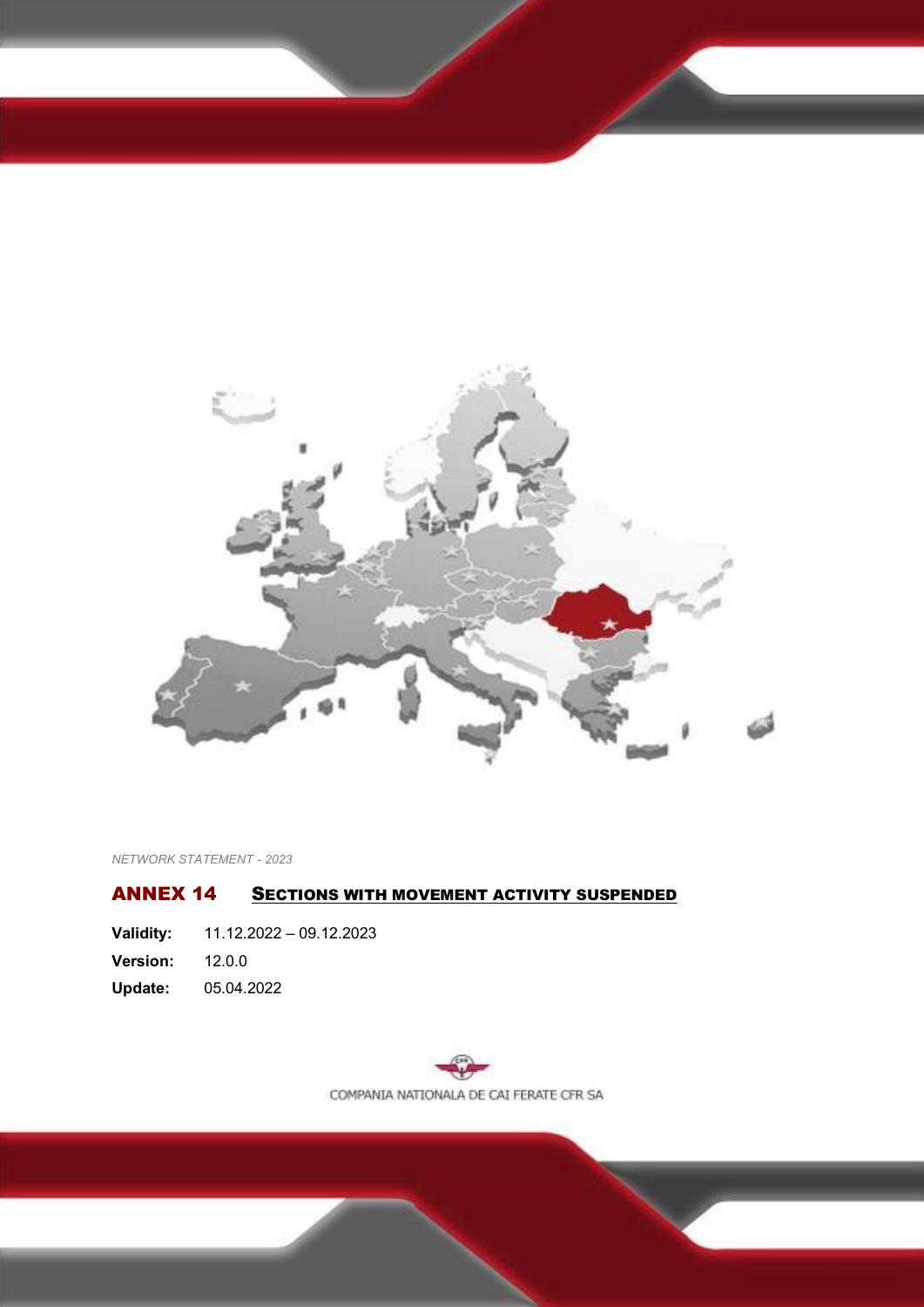

# <span id="page-1-0"></span>**Content**

 $\left\langle \mathbf{\hat{H}}\right\rangle$ 

## **Legend**

| Su    | M, T, W, Th, F, S, = Monday, Tuesday, Wednesday, Thursday, Friday,<br>Saturday, Sunday |
|-------|----------------------------------------------------------------------------------------|
|       | $= M - F$                                                                              |
| $***$ | $=$ S. Su                                                                              |
|       | = rented non-interoperable section                                                     |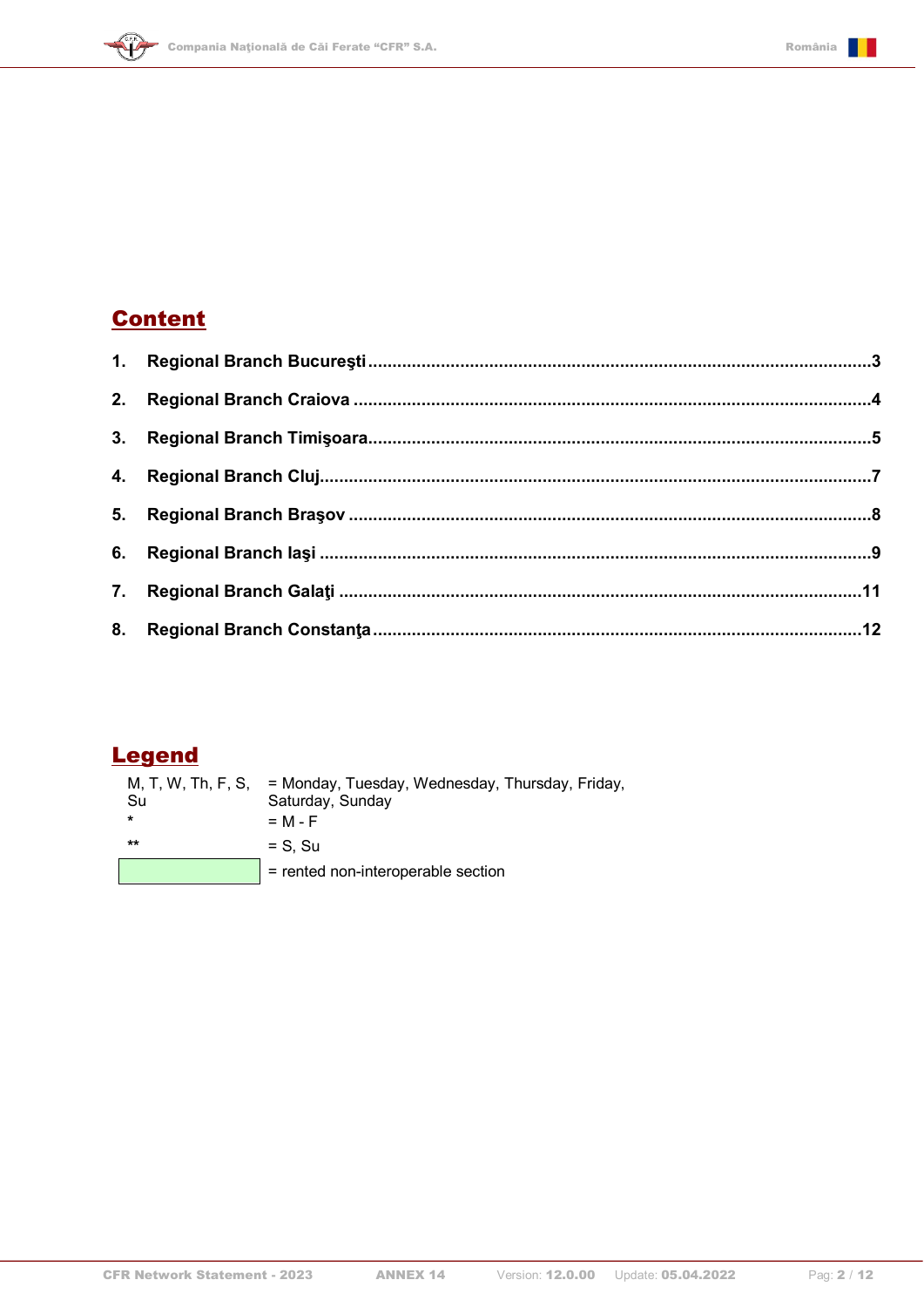

#### <span id="page-2-0"></span>1. REGIONAL BRANCH BUCURESTI

| <b>Traffic section</b>                        | Lenght<br>[km] | <b>Suspension</b><br>interval          | <b>Time</b><br>[ore] | No. of<br>section<br>point<br>[nr] | <b>Remarks</b><br>(other intervals Sat., Sun/stations-section<br>head with activity suspended) when the<br>trains do not run) |
|-----------------------------------------------|----------------|----------------------------------------|----------------------|------------------------------------|-------------------------------------------------------------------------------------------------------------------------------|
| Jilava- Berceni - P.Mac. Popesti Leordeni -   | 16,4           | 19.00-07.00                            | 12                   | 1                                  | H.m.Berceni                                                                                                                   |
| PM Aj. Abator - Buc. Sud                      |                | 19.00-07.00                            | 12                   |                                    | PM Aj.Abator, PMac Popesti Leordeni                                                                                           |
| Jilava-Vidra                                  | 8,9            | 00.00-24.00                            | 24                   | $\mathbf{1}$                       | H.m.Vidra (closed)                                                                                                            |
|                                               |                | 19.30-07.30                            | 12                   | $\mathbf{1}$                       | H.m. Fratesti                                                                                                                 |
| Giurgiu Nord - Gradistea                      | 35,1           | 00.00-24.00                            | 24                   | 5                                  | H.m.Gradistea, H.m.Comana (temporary<br>closed), st. Mihai Bravu, H.m. Baneasa<br>Giurgiu, Daia (temporary closed)            |
| Giurgiu Nord-Giurgiu Nord Post Giurgiu (oraș) | 3,3            | 17.00-09.00<br>de L pina V             | 16                   | 1                                  | permanently from Friday 17.00 to<br>Monday 09.00 (Grupa Marfuri Giurgiu<br>Sud)                                               |
| Ploiesti Vest - Targoviste Nord - Fieni -     | 69,2           | 22.00-07.00                            | 9                    | 3                                  | HM Targsorul Nou, st. IL Caragiale,<br>PMac Adanca, st. Targoviste Nord                                                       |
|                                               |                | 00.00-24.00                            |                      | 3                                  | H.m.Mija                                                                                                                      |
| Pietrosita                                    |                |                                        | 24                   |                                    | PMAj. Tepes Voda, H.m. Pietrosita                                                                                             |
|                                               |                |                                        |                      |                                    | Hm Vulcana Pandele operates according<br>to the regulations in force                                                          |
| Câmpina-Câmpinita                             | 2.1            | 00.00-24.00                            | 24                   | $\mathbf{1}$                       | H.m.Campinita (closed current line)                                                                                           |
| Ploiesti Sud - Armasesti *                    | 48,1           | Corlătesti -<br>Zănoaga<br>00.30-04.30 | $\overline{4}$       | 2                                  |                                                                                                                               |
|                                               |                | Ciorani-<br>lalomita<br>22.45-03.15    | 4h 30 min            | 2                                  | Nu se acordă suspendare pt. Hm.<br>Drăgăneșt No suspension is granted for<br>Prahova și St. Dâmbu                             |
| Ploiesti Vest - Ploiesti Crang**              | 2,7            | 16.00-08.00<br>de L până V             | 16                   | $\mathbf{1}$                       | permanently from Friday 16.00 to<br>Monday 08.00 (H.m. Ploiesti Crang)                                                        |
| Titan Sud -Bucuresti Sud gr. Călători ***     | 3,4            | 23.10-04.10                            | 5                    | $\mathbf{1}$                       | H.m.Titan Sud                                                                                                                 |
|                                               |                | 00.20-03.20                            | 3                    | $\mathbf{1}$                       | H.m.Budesti                                                                                                                   |
| București Sud gr. Călători - Oltenița***      | 56,6           | $01.20 - 03.20$                        | $\overline{2}$       | $\mathbf{1}$                       | st. Oltenita                                                                                                                  |

• \*- non-interoperable section rented at SC RC-CF Trans SRL Brașov (suspensions according to the request)

- \*\*- non-interoperable unit leased to West Trans Rail Trans (suspensions on request)
- \*\*\*- non-interoperable sections rented to SC TFIN SRL (suspensions on request)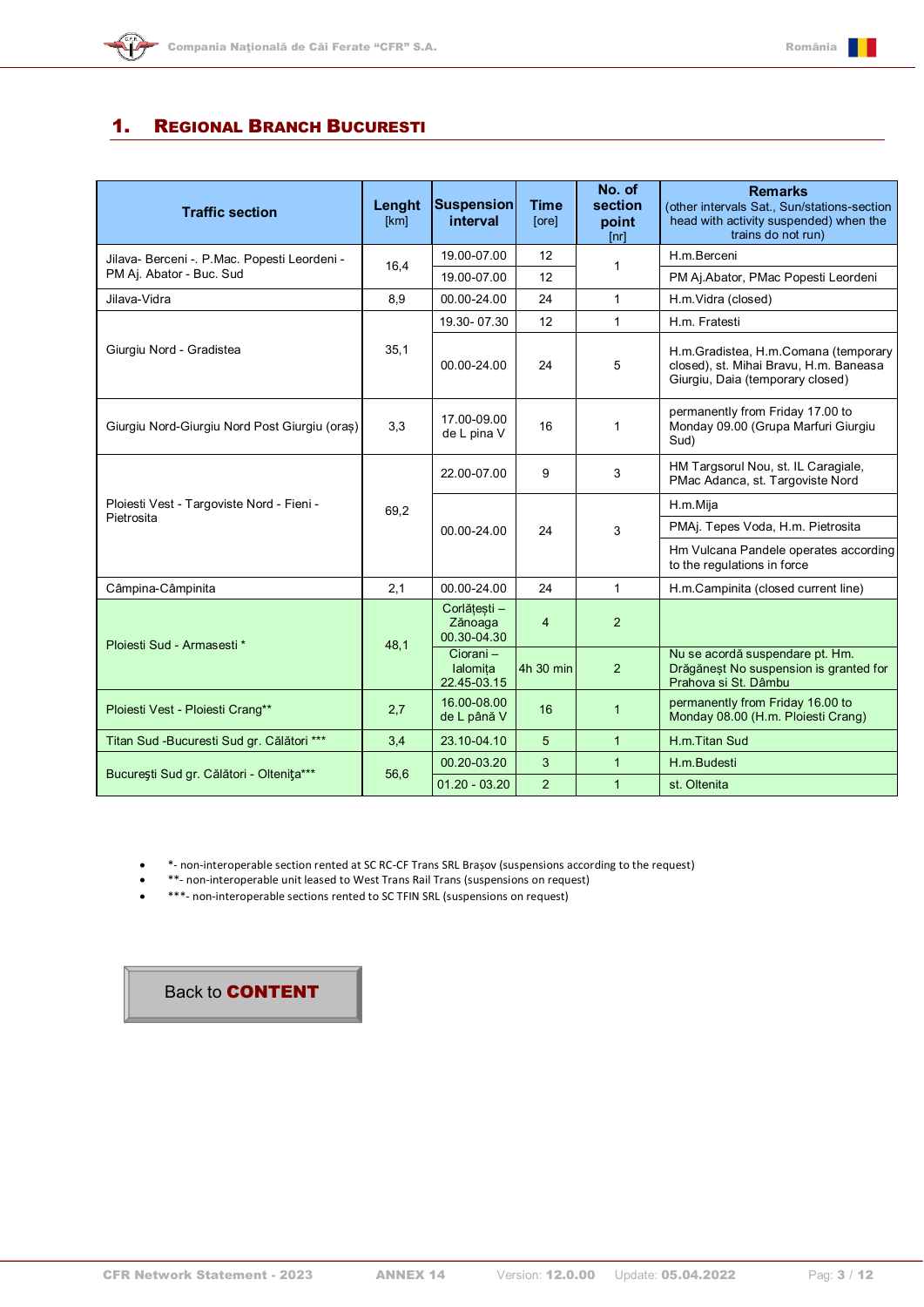

#### <span id="page-3-0"></span>2. REGIONAL BRANCH CRAIOVA

| <b>Traffic section</b>     | Lenght<br>[km] | <b>Suspension</b><br>interval | <b>Time</b><br>[ore] | No. of<br>section<br>point<br>[nr] | <b>Remarks</b><br>(other intervals Sat., Sun/stations-<br>section head with activity suspended)<br>when the trains do not run)     |
|----------------------------|----------------|-------------------------------|----------------------|------------------------------------|------------------------------------------------------------------------------------------------------------------------------------|
| Jiu Hm - Jiu               | 5,8            | 19,00-07,00                   | 12                   | 1                                  | Jiu                                                                                                                                |
| Alexandria - Zimnicea      | 42,1           | 00,00-24,00                   | 24                   |                                    | Zimnicea If necessary, movement staff<br>can be provided. Freight trains can be<br>requested at least 48 hours in advance          |
| Roșiori - Tr. Magurele     | 50,7           | 00,00-24,00                   | 24                   |                                    | Turnu Măgurele If necessary,<br>movement staff can be provided.<br>Freight trains can be requested at least<br>48 hours in advance |
| Amaradia - Bârsești        | 8,3            | 20.30-06.30                   | 10                   |                                    | Bârsesti<br>From Monday-Friday in addition from<br>Friday at 20.30 to Monday at 06.30<br>including on public holidays              |
| Gr. Teh. Caracal - Corabia | 37,7           | 20.45-04.45                   | 8                    | 1                                  | Corabia                                                                                                                            |
| Pitești - Curtea de Argeș  | 23,1           | $22.00 - 6.00$                | 8                    | 3                                  | Pitești Nord, Bascov, Curtea de Argeș                                                                                              |
| Rosiori Nord - Costesti    | 63,9           | $22.00 - 04.00$               | 6                    | $\mathcal{P}$                      | Miroși, Balaci                                                                                                                     |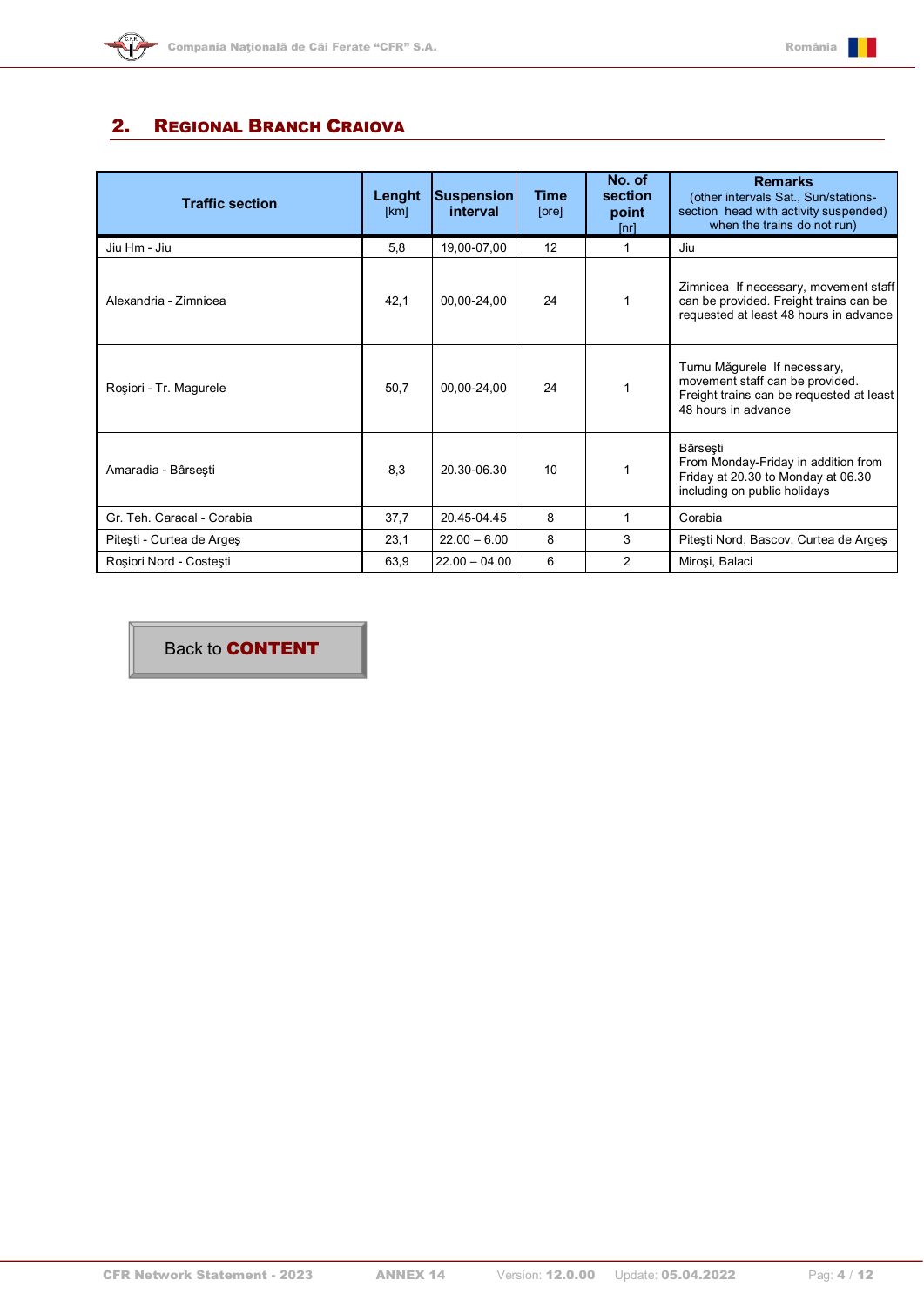

#### <span id="page-4-0"></span>3. REGIONAL BRANCH TIMISOARA

| <b>Traffic section</b>         | Lenght<br>[km] | <b>Suspension</b><br>interval                                                                      | <b>Time</b><br>[ore] | No. of<br>section<br>point<br>[nr] | <b>Remarks</b><br>(other intervals Sat., Sun/stations-<br>section head with activity<br>suspended) when the trains do not<br>run)                                         |
|--------------------------------|----------------|----------------------------------------------------------------------------------------------------|----------------------|------------------------------------|---------------------------------------------------------------------------------------------------------------------------------------------------------------------------|
| Jebel - Giera                  | 33,1           | 07,00-19,00;<br>19,00-07,00                                                                        | 24                   | 1                                  | Ciacova, permanent suspension,<br>line closed since July 19                                                                                                               |
| Jebel - Liebling               | 9,8            | 7,00-19,00;<br>19,00-07,00                                                                         | 24                   | 0                                  | Canton 1+785, permanent<br>suspension, closed line from 05<br>iulie 2019, without personal                                                                                |
| Timişoara Est - Radna          | 64,1           | $L - V$<br>15,30-07,00<br>$V$ 15,30 $-$<br>L 07,00                                                 | 16                   | 4                                  |                                                                                                                                                                           |
| Buziaș - Gătaia                | 31,7           | 7,00-19,00;<br>19,00-07,00                                                                         | 24                   | 0                                  | Canton 140+619, permanent<br>suspension, closed line since 04<br>iulie 2016, without personal                                                                             |
| Oravita - Iam                  | 27             | 7,00-19,00;<br>19,00-07,00                                                                         | 24                   | 0                                  | Canton 60+170, permanent<br>suspension, closed line from 05<br>iulie 2019                                                                                                 |
| Caransebeş - (Bouţari)         | 37.4           | Otelu Rosu<br>L-V 19,00-07,00<br>si 11,00-15,00<br>lar S,D si S,L<br>07,00-19,00 si<br>19,00-07,00 |                      | $\mathbf{1}$                       | Oţelu Roşu                                                                                                                                                                |
|                                |                | Voislova<br>L-V 19,00-07,00<br>si 11,00-15,00<br>lar S,D si S,L<br>07,00-19,00 si<br>19,00-07,00   |                      | 1                                  | Voislova                                                                                                                                                                  |
|                                |                | Zăvoiu<br>L-V19,00-07,00<br>si 11,00-15,00<br>lar S,D si S,L<br>07,00-19,00 si<br>19,00-07,00      |                      | 1                                  | Zăvoiu                                                                                                                                                                    |
| Simeria - Bârcea Mică - Pestis | 48,9           | L-V<br>17,00 - 09,00 şi<br>* de vineri ora<br>17,00 până luni<br>ora 07,00                         |                      | 1                                  | (S-D) movement service resumes<br>at Hm Pestiș (inclusive at canton<br>km 2 + 912 and Hm Bârcea Mică)<br>at the written request of OTF, in<br>minimum interval of 4 hours |
| Nadab - Grăniceri              | 16,9           | L-V 15.00-07.00<br>de V 15.00 -<br>L 07.00                                                         |                      | 1                                  | Pădureni Arad SL - 07.00-19.00 și<br>19.00-07.00                                                                                                                          |
| Păuliș Lunca Gr. Teh. - Mintia | 4,2            | Păuliș Lunca Gr.<br>Teh. - Mintia<br>L-S 19,00-07,00<br>$si S - L$<br>19,00-07,00                  | 12                   | 1                                  | Păuliș Lunca Tehnica, * (Sunday-<br>movement service at Paulis Lunca<br>Grupa Tehnica station resumes at<br>the written request of OTF),<br>minimum interval of 4 hours.  |
| Voiteni - Reşița Nord          | 61,5           | Gătaia<br>09,00-12,00<br>22,00-03,30                                                               | 3<br>5h și 30 min    | $\mathbf{1}$                       |                                                                                                                                                                           |
|                                |                | Vasiova<br>22,30-03,30                                                                             | 5                    | $\mathbf{1}$                       |                                                                                                                                                                           |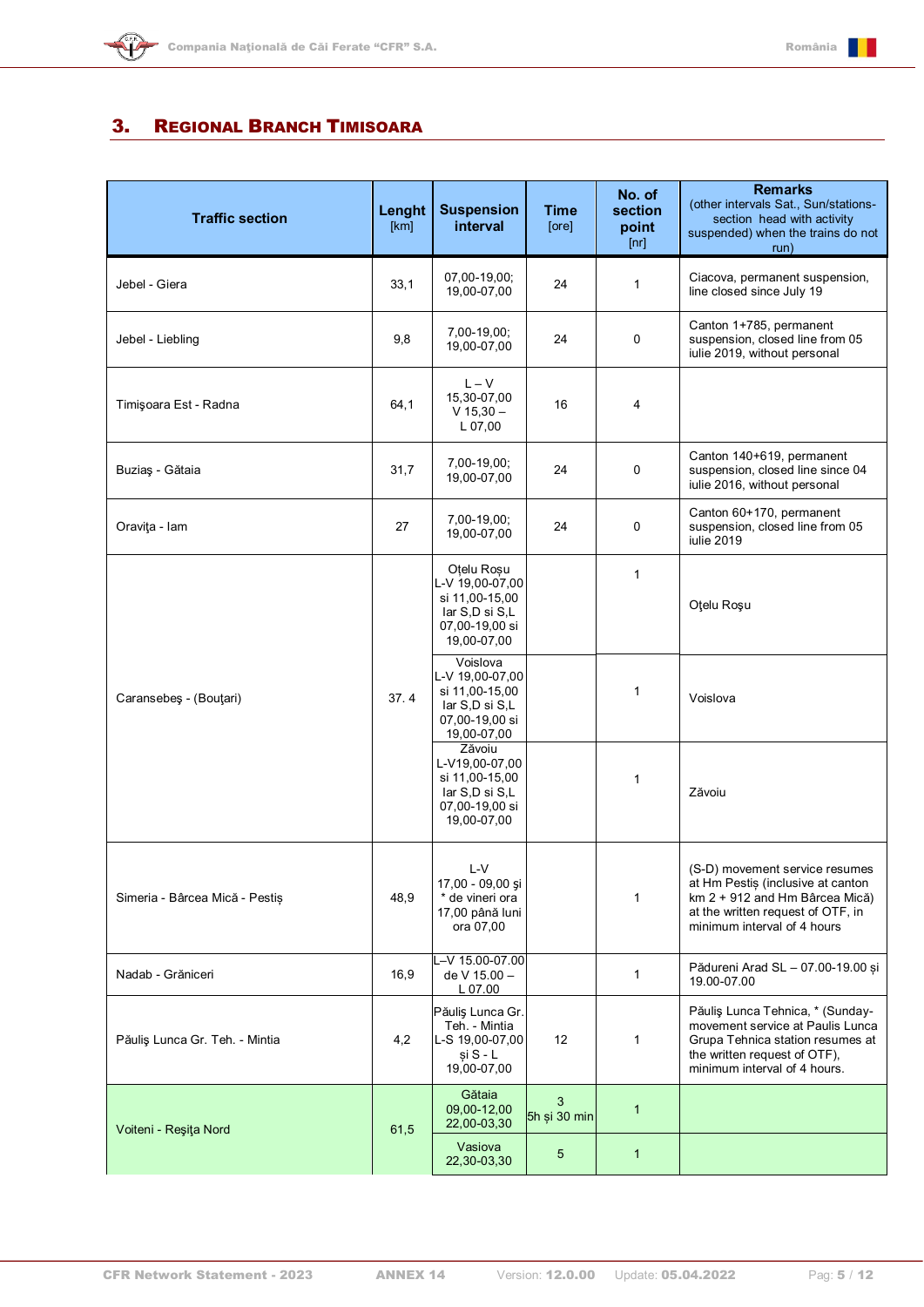



| <b>Traffic section</b>                | Lenght<br>[km] | <b>Suspension</b><br>interval                                        | <b>Time</b><br>[ore]                      | No. of<br>section<br>point<br>[nr] | <b>Remarks</b><br>(other intervals Sat., Sun/stations-<br>section head with activity<br>suspended) when the trains do not<br>run) |
|---------------------------------------|----------------|----------------------------------------------------------------------|-------------------------------------------|------------------------------------|-----------------------------------------------------------------------------------------------------------------------------------|
|                                       |                | Berzovia<br>10,00-12,00<br>22,00-04,00                               | $\overline{\mathbf{c}}$<br>$6\phantom{a}$ | $\overline{1}$                     |                                                                                                                                   |
| Arad Vest - Nădlac                    | 47,5           | Pecica - Nădlac<br>09,30-12,30<br>23,30-03,30                        | $\overline{7}$                            | $\overline{2}$                     |                                                                                                                                   |
|                                       |                | Canton nr. 1<br>Aradu Nou-<br>Zădăreni<br>09,30-11,30<br>22,00-04,00 | $\bf8$                                    | $\mathbf{1}$                       | Suspension for Canton 1, Aradu<br>Nou according from de Hm.<br>Zădăreni                                                           |
| Aradu Nou - Periam - Valcani          | 81,1           | 22,00-03,00                                                          | $\overline{5}$                            | $\overline{1}$                     | When there are no trains provided<br>in the booklet                                                                               |
|                                       |                | Periam<br>09,30-11,30<br>21,45-03,15                                 | 7h 30 min                                 | $\overline{1}$                     |                                                                                                                                   |
|                                       |                | 22,40-04,40                                                          | 6                                         | $\overline{1}$                     | When there are no trains provided<br>in the booklet                                                                               |
| Ronat Triaj - Sânnicolau Mare - Cenad | 68,3           | 23,40-04,00                                                          | 4h si 20 min                              | $\overline{1}$                     | When there are no trains provided<br>in the booklet                                                                               |
|                                       |                | <b>Biled</b><br>$10,00 - 12,00;$<br>22,30-03,30                      | $\overline{7}$                            | $\overline{1}$                     |                                                                                                                                   |
|                                       |                | Satu Nou<br>09,40-11,40<br>22,30-03,30                               | 5h 30 min                                 | $\mathbf{1}$                       |                                                                                                                                   |
|                                       |                | Lovrin<br>00,30-03,30                                                | 5                                         | $\mathbf{1}$                       |                                                                                                                                   |
|                                       |                | Sânnicolau<br>Mare<br>22,30-03,30                                    | 5                                         | $\mathbf{1}$                       |                                                                                                                                   |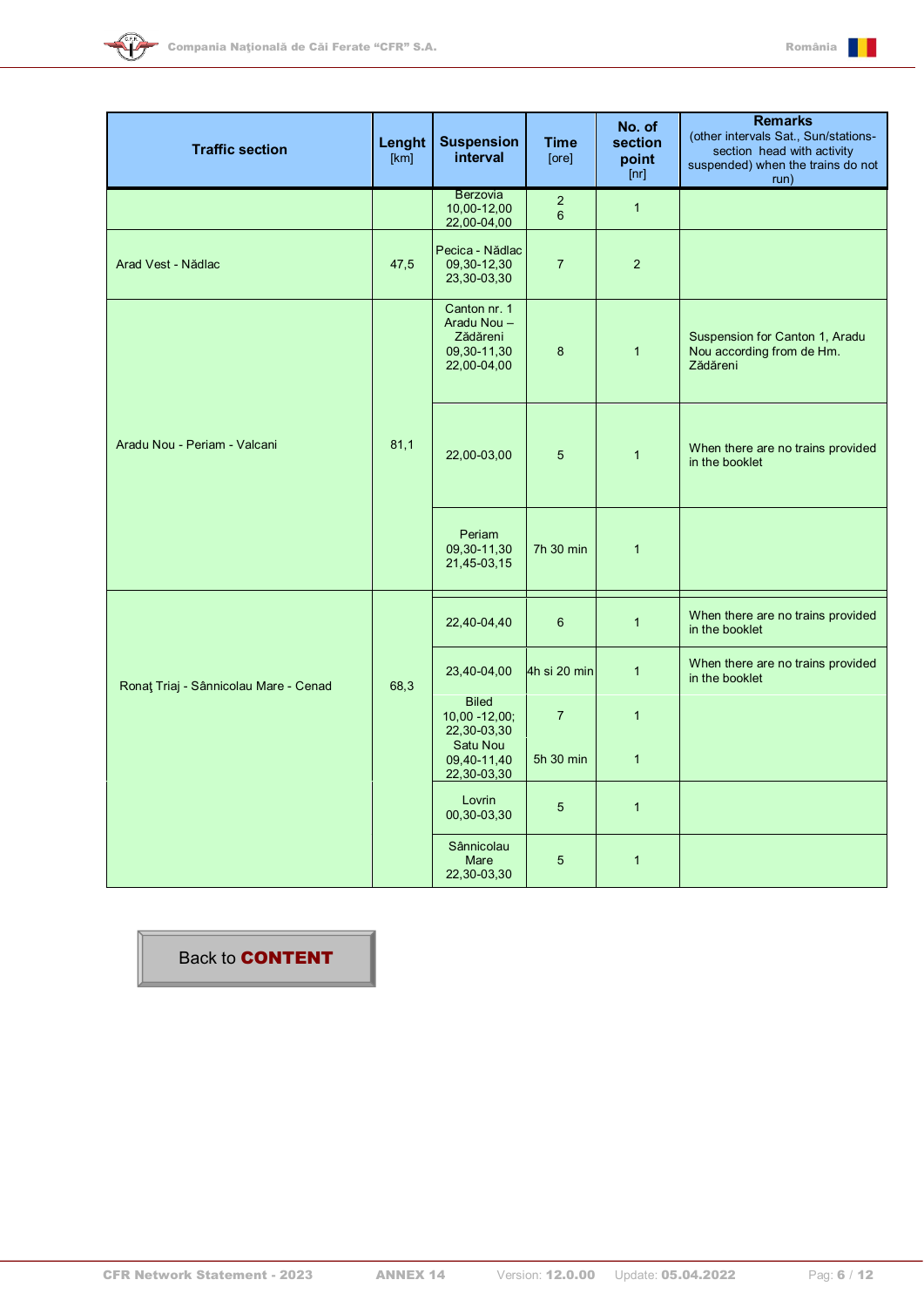



#### <span id="page-6-0"></span>4. REGIONAL BRANCH CLUJ

| <b>Traffic section</b>                   | Lenght<br>[km] | Suspension<br>interval | <b>Time</b><br>[ore] | No. of<br>section<br>point<br>[nr] | <b>Remarks</b><br>(other intervals Sat., Sun/stations-<br>section head with activity<br>suspended) when the trains do not<br>run) |
|------------------------------------------|----------------|------------------------|----------------------|------------------------------------|-----------------------------------------------------------------------------------------------------------------------------------|
| Ciumeghiu (exclusiv) – Vascău (inclusiv) | 101            | 00.00-24.00            | 24                   | 5                                  | Tinca, Holod, Holod Vest, Beius,<br>Sudrigiu, Stei*, Vascău*;<br>*Stei și Vascău are not serviced by<br>movement personnel        |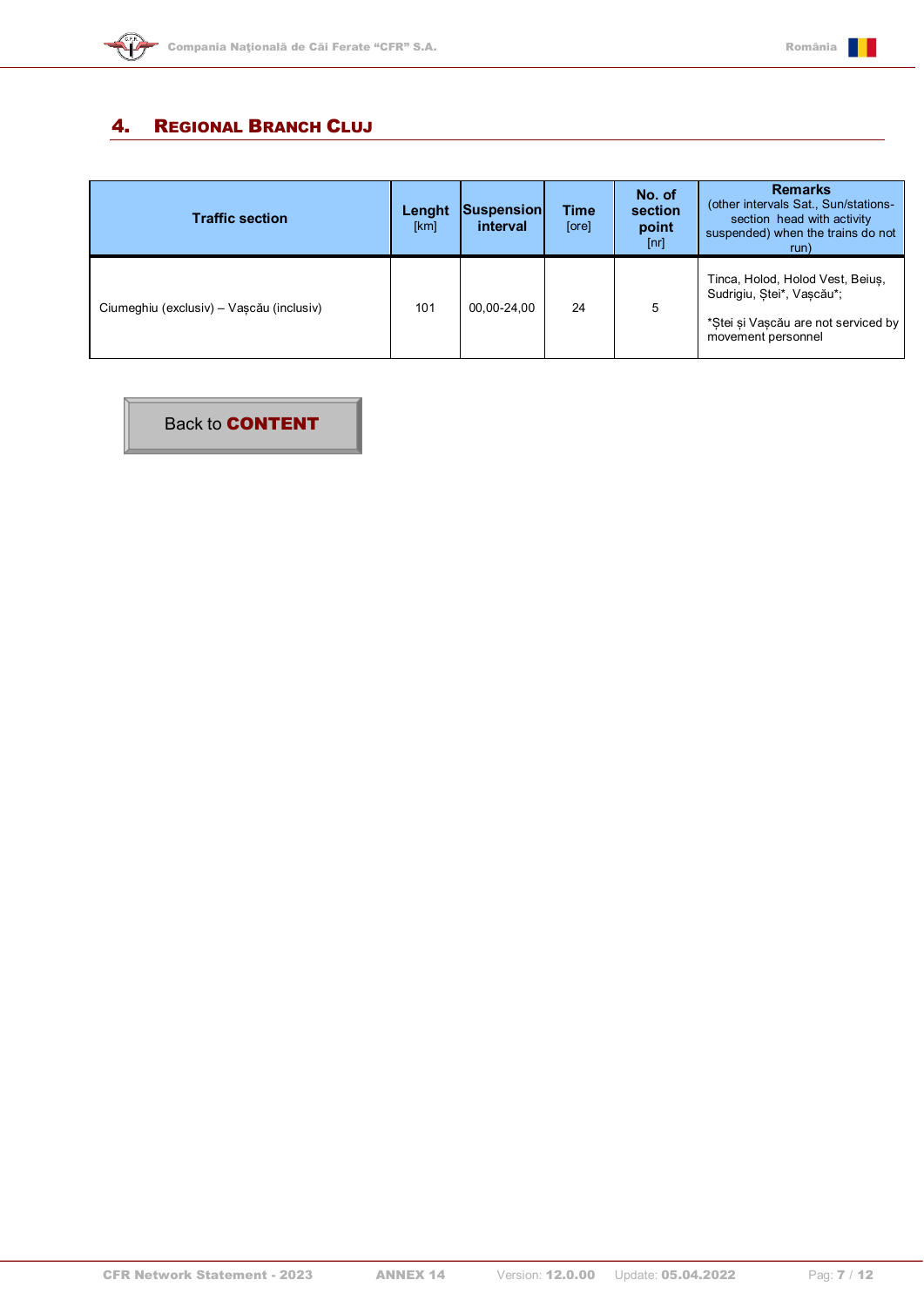

#### <span id="page-7-0"></span>5. REGIONAL BRANCH BRASOV

| <b>Traffic section</b>      | Lenght<br>[km] | <b>Suspension interval</b>                              | <b>Time</b><br>[ore] | No. of<br>section<br>point<br>[nr] | <b>Remarks</b><br>(other intervals Sat., Sun/stations-<br>section head with activity<br>suspended) when the trains do not<br>run) |
|-----------------------------|----------------|---------------------------------------------------------|----------------------|------------------------------------|-----------------------------------------------------------------------------------------------------------------------------------|
| Voslabeni - Chileni         | 7,3            | 21,00-07-00                                             | 10                   | $\mathbf{1}$                       | Chileni                                                                                                                           |
| Harman - Întorsura Buzăului | 29,3           | permanent                                               | permanent            | $\overline{2}$                     | Distroyed bridge la km 17+300                                                                                                     |
| Şibot - Cugir               | 12,3           | permanent                                               | permanent            | $\mathbf{1}$                       | No request path                                                                                                                   |
| Blaj - Praid                | 113,4          | Jidvei - Târnăveni Vest<br>$22,00 - 4,30$               | 6h şi 30 min         | 2                                  |                                                                                                                                   |
|                             |                | Târnăveni<br>$23,00 - 4,30$                             | 5h și 30 min         | $\mathbf{1}$                       |                                                                                                                                   |
|                             |                | Bălăușeri<br>$10,00 - 12,00$ ;<br>$23, 15 - 4, 30$      | 6 h și 45 min        | $\mathbf{1}$                       |                                                                                                                                   |
|                             |                | Sovata - Praid<br>10,00-15,00;<br>18,30-07,00           | 17h si 30 min        | 2                                  |                                                                                                                                   |
| Barabant - Zlatna           | 38             | Barabană - Zlatna<br>10,00-12,00<br>01,30-04,30         | 5                    | $\mathbf{1}$                       | Zlatna Tehnică                                                                                                                    |
| Bartolomeu - Zărnești       | 23,9           | Bartolomeu -Zărnești<br>$10,00 - 12,00;$<br>23,30-04,30 | $\overline{7}$       | 3                                  |                                                                                                                                   |
| Sfântu Gheorghe - Bretcu    | 66,2           | Moacsa<br>22,00-06,00                                   | 8                    | $\mathbf{1}$                       |                                                                                                                                   |
|                             |                | Covasna - Imeci<br>21,30-05,30                          | 8                    | $\overline{2}$                     |                                                                                                                                   |
|                             |                | Tg. Secuiesc - Brețcu<br>22,30-05,00                    | 6h și 30 min         | 2                                  |                                                                                                                                   |
| Luduş - Măgheruş Şieu       | 93,5           | Lechința<br>22,45-03,45                                 | $\overline{4}$       | $\mathbf{1}$                       | No suspension is granted for hcv<br>Sărmășel                                                                                      |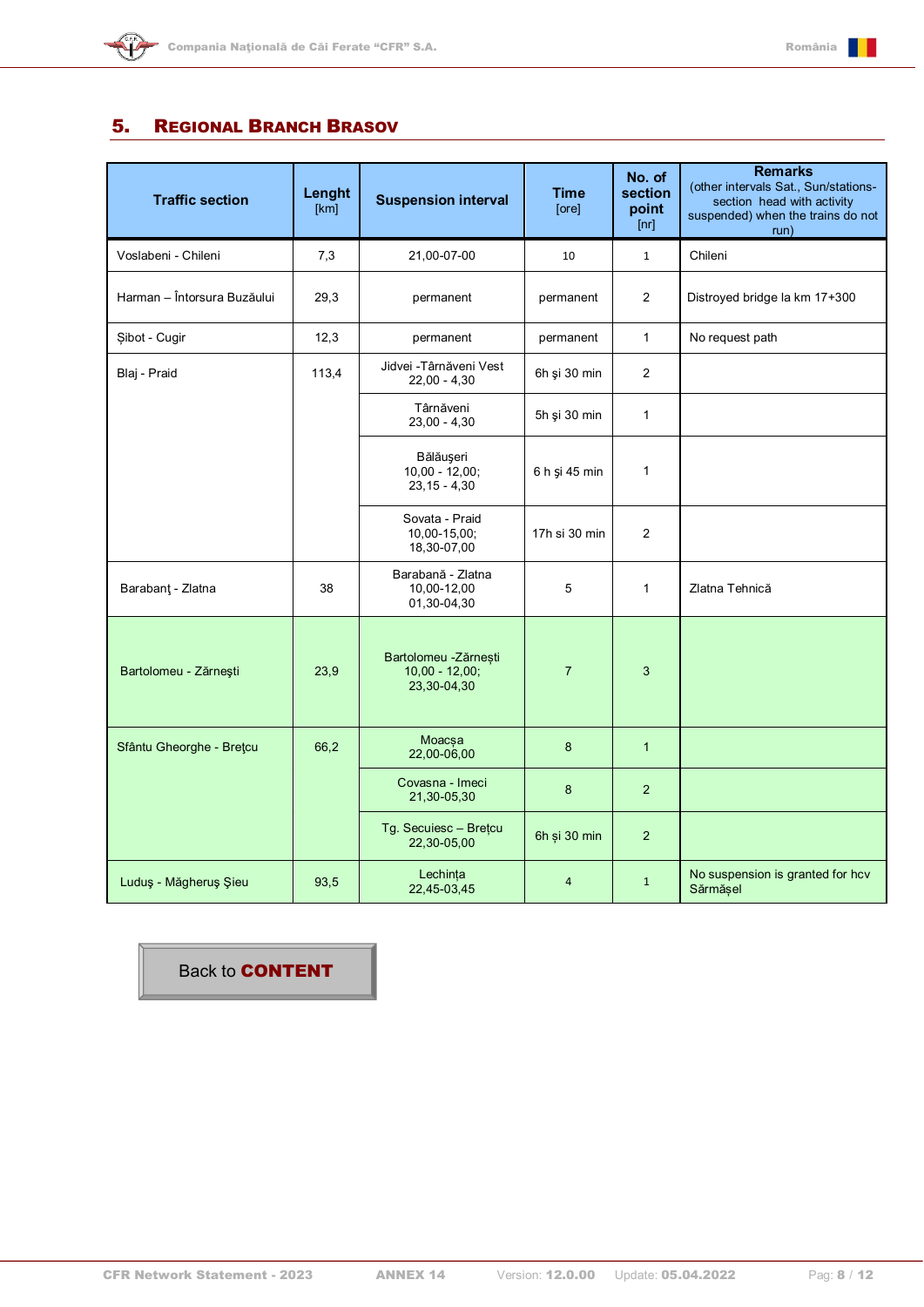

<span id="page-8-0"></span>

| <b>Traffic section</b>      | Lenght<br>[km] | <b>Suspension</b><br>interval      | <b>Time</b><br>[ore] | No. of<br>section<br>point<br>[nr] | <b>Remarks</b><br>(other intervals Sat., Sun/stations-<br>section head with activity<br>suspended) when the trains do not<br>run)                                                           |
|-----------------------------|----------------|------------------------------------|----------------------|------------------------------------|---------------------------------------------------------------------------------------------------------------------------------------------------------------------------------------------|
| Zorleni - Fălciu            | 57,7           | $00,00 - 24,00$                    | 24                   | $\overline{c}$                     | The Zorleni - Fălciu section is<br>permanently closed.<br>An agent can be provided if<br>necessary. Freight trains can be<br>requested on the schedule, at least<br>48 hours in advance     |
| Crasna - Huși               | 33,1           | $00,00 - 24,00$                    | 24                   | 1                                  | The Crasna - Huşi section is<br>permanently closed.<br>An agent can be provided if<br>necessary. Freight trains can be<br>requested on the schedule, at least<br>48 hours in advance        |
| Floreni - Dornişoara        | 22,4           | 00,00-24,00                        | 24                   | 2                                  | The Floreni - Dornișoara section is<br>permanently closed.<br>An agent can be provided if<br>necessary. Freight trains can be<br>requested on the schedule, at least<br>48 hours in advance |
| Dornesti - Putna            | 39             | 21,00-05,00                        | 8                    | 3                                  | Putna                                                                                                                                                                                       |
| Dornești - Vicșani          | 8,3            | 00,00-04,00                        | 4                    | 1                                  | Vicșani, On days when the 50102<br>train does not run                                                                                                                                       |
| Dărmănești - Gura Humorului | 34,6           | 21,00-05,00                        | 8                    | 1                                  | Cacica                                                                                                                                                                                      |
| Piatra Neamț - Bicaz        | 25,8           | 21,00-05,00                        | 8                    | 3                                  | Bicaz                                                                                                                                                                                       |
| Pașcani - Târgu Neamț       | 30,6           | 21,00-05,00                        | 8                    | 2                                  | Târgu Neamț                                                                                                                                                                                 |
| Dolhasca - Fălticeni        | 25,8           | 15,00-07,00                        | 16                   | 1                                  | Fălticeni                                                                                                                                                                                   |
| Verești - Botoșani          | 44,5           | 21,00-05,00                        | 8                    | 4                                  | Botoșani                                                                                                                                                                                    |
| Leorda - Dorohoi            | 21,5           | 21,00-05,00                        | 8                    | $\mathbf{1}$                       | Dorohoi. Only IDM activity is<br>interrupted                                                                                                                                                |
| Podu Iloaiei - Hârlău       | 40,9           | <b>Belcesti</b><br>$22,30 - 03,30$ | 5                    | $\mathbf{1}$                       |                                                                                                                                                                                             |
|                             |                | Hârlău<br>$23,00 - 03,00$          | 4                    | 1                                  |                                                                                                                                                                                             |
| Lețcani - Dorohoi           |                | Larga Jijia<br>$22,00 - 04,00$     | $6\phantom{1}$       | $\mathbf{1}$                       |                                                                                                                                                                                             |
|                             | 140            | St Vlădeni<br>$22,00 - 03,00$      | 5                    | $\mathbf{1}$                       |                                                                                                                                                                                             |

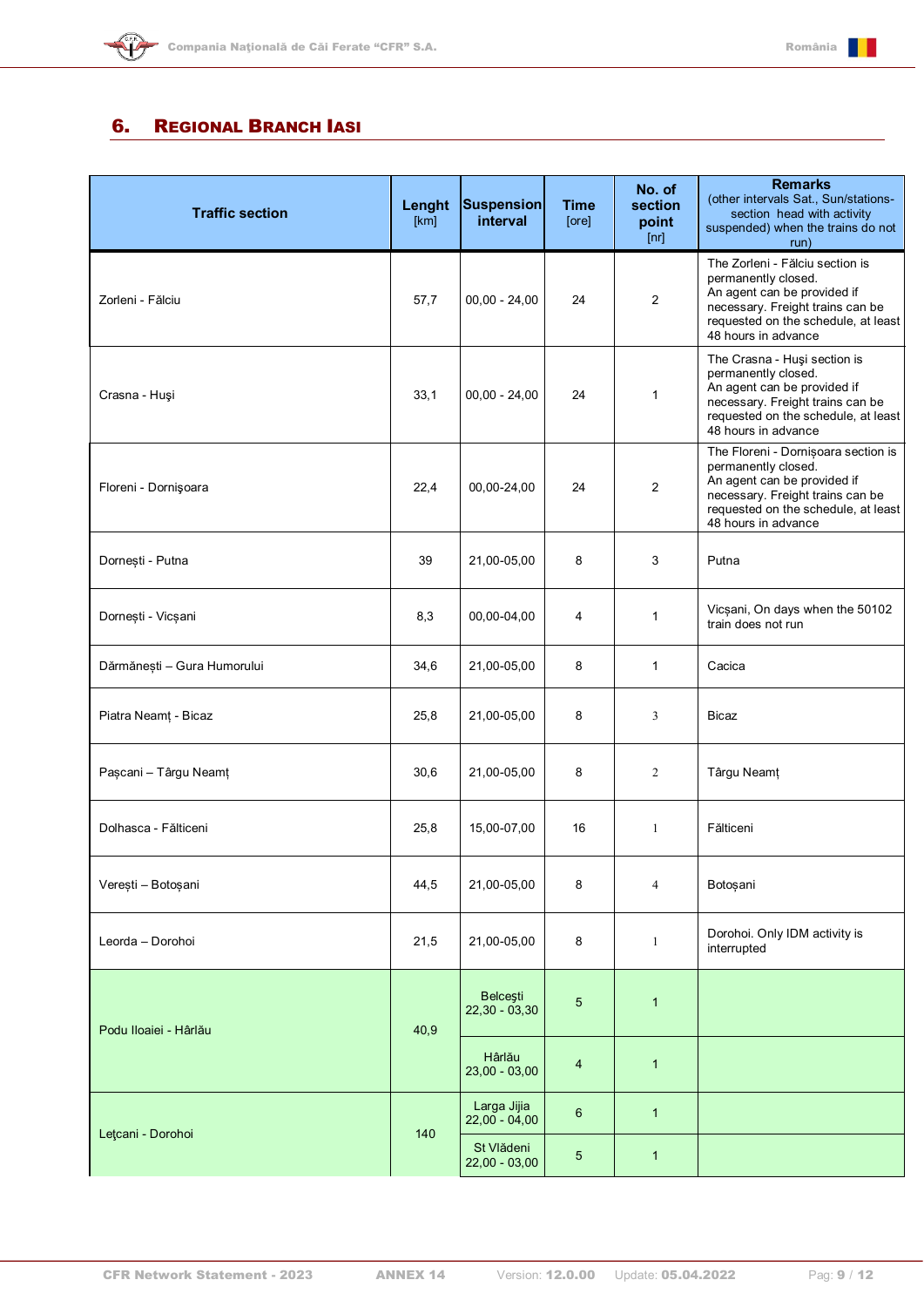



| <b>Traffic section</b> | Lenght<br>[km] | <b>Suspension</b><br>interval                        | <b>Time</b><br>[ore] | No. of<br>section<br>point<br>[nr] | <b>Remarks</b><br>(other intervals Sat., Sun/stations-<br>section head with activity<br>suspended) when the trains do not<br>run) |
|------------------------|----------------|------------------------------------------------------|----------------------|------------------------------------|-----------------------------------------------------------------------------------------------------------------------------------|
|                        |                | Todireni<br>$22,30 - 02,30$                          | $\overline{4}$       | $\mathbf{1}$                       |                                                                                                                                   |
|                        |                | Trusesti<br>$22,40 - 02,40$                          | $\overline{4}$       | $\mathbf{1}$                       |                                                                                                                                   |
|                        |                | Dângeni<br>20,30-05,00                               | $\overline{7}$       |                                    | Into period 13-31.12.2020                                                                                                         |
|                        |                | Dângeni<br>20,30-05,00                               | 8h 30 min            | $\mathbf{1}$                       | 01.01.2021-11.12.2021                                                                                                             |
|                        |                | Ungureni<br>20,30-05,00                              | 8h 30 min            | $\mathbf{1}$                       | 01.01.2021-11.12.2021                                                                                                             |
| Buhăiești - Roman      | 71,3           | Dagâța<br>$12,00 - 14,00$<br>21,30-03,30             | $\boldsymbol{8}$     | $\mathbf{1}$                       |                                                                                                                                   |
|                        |                | M-sal. C-tin<br>Prezan<br>08,00-14,00<br>21,30-03,30 | 12                   | $\mathbf{1}$                       |                                                                                                                                   |
|                        |                | Negrești<br>08,00-14,00<br>21,00-04,00               | 13                   | $\mathbf{1}$                       |                                                                                                                                   |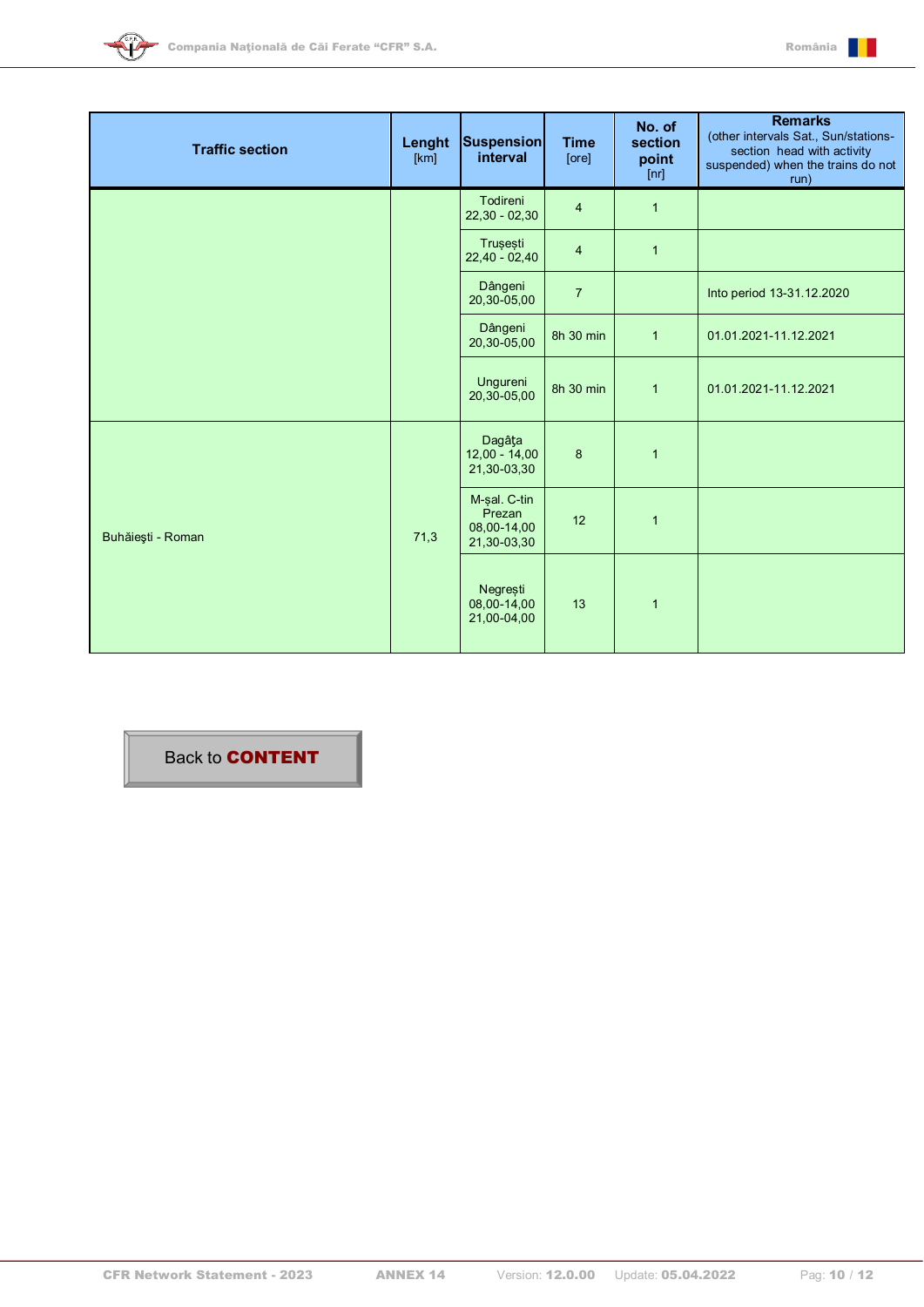

## <span id="page-10-0"></span>7. REGIONAL BRANCH GALATI

| <b>Traffic section</b> | Lenght<br>[km] | <b>Suspension</b><br>interval | Time<br>[ore]  | No. of<br>section<br>point<br>[nr] | <b>Remarks</b><br>(other intervals Sat., Sun/stations-<br>section head with activity<br>suspended) when the trains do not<br>run)                                                                                                                                                                                                                                                 |
|------------------------|----------------|-------------------------------|----------------|------------------------------------|-----------------------------------------------------------------------------------------------------------------------------------------------------------------------------------------------------------------------------------------------------------------------------------------------------------------------------------------------------------------------------------|
| Făurei - Tecuci        | 91,6           | 00,01-24,00                   | $8*$           | $\overline{7}$                     | Jirlău, Balta Albă, Ciorăști,<br>Tătăranu, Suraia, Bordeasca Noua<br>and Condrea transformed into PO.<br>During this time, the movement<br>activity is temporarily interrupted.<br>The resumption of the movement<br>activity is made for the circulation<br>of the freight trains provided in the<br>daily traffic program approved<br>according to the regulations in<br>force. |
| Făurei - Gârbovi       | 67,6           | 18,00-06,00                   | $8*$           | 4                                  | Rușețu, Pogoanele, Cotorca,<br>Gârbovi.<br>During this time, the movement<br>activity is temporarily interrupted.<br>The resumption of the movement<br>activity is made for the circulation<br>of the freight trains provided in the<br>walking book.                                                                                                                             |
| Barboși - Barboși Port |                | 22,00-06,00                   | 8              | $\mathbf{1}$                       | Barbosi Port.<br>During this time, the movement<br>activity is temporarily interrupted.<br>The resumption of the movement<br>activity is made for the circulation<br>of the freight trains provided in the<br>walking book.                                                                                                                                                       |
| Buzău - Berca          | 22,3           | 21,30 -04,30                  | $\overline{7}$ | $\overline{2}$                     | H.m. Buzău Nord, Statia Berca.<br>During this time, the movement<br>activity is temporarily interrupted.<br>The resumption of the movement<br>activity is made for the circulation<br>of the freight trains provided in the<br>walking book.                                                                                                                                      |
| Galați - Bîrlad        | 109            | $22,00 - 03,00$               | 5              | $\overline{2}$                     | Tulucești, Foltești                                                                                                                                                                                                                                                                                                                                                               |
|                        |                | $22,30 - 03,30$               | 5              | $\mathbf{1}$                       | Pârscov                                                                                                                                                                                                                                                                                                                                                                           |
| Berca - Nehoiașu       | 51             | $23,00 - 03,00$               | $\overline{4}$ | $\overline{2}$                     | Pătîrlagele, Nehoiașu                                                                                                                                                                                                                                                                                                                                                             |